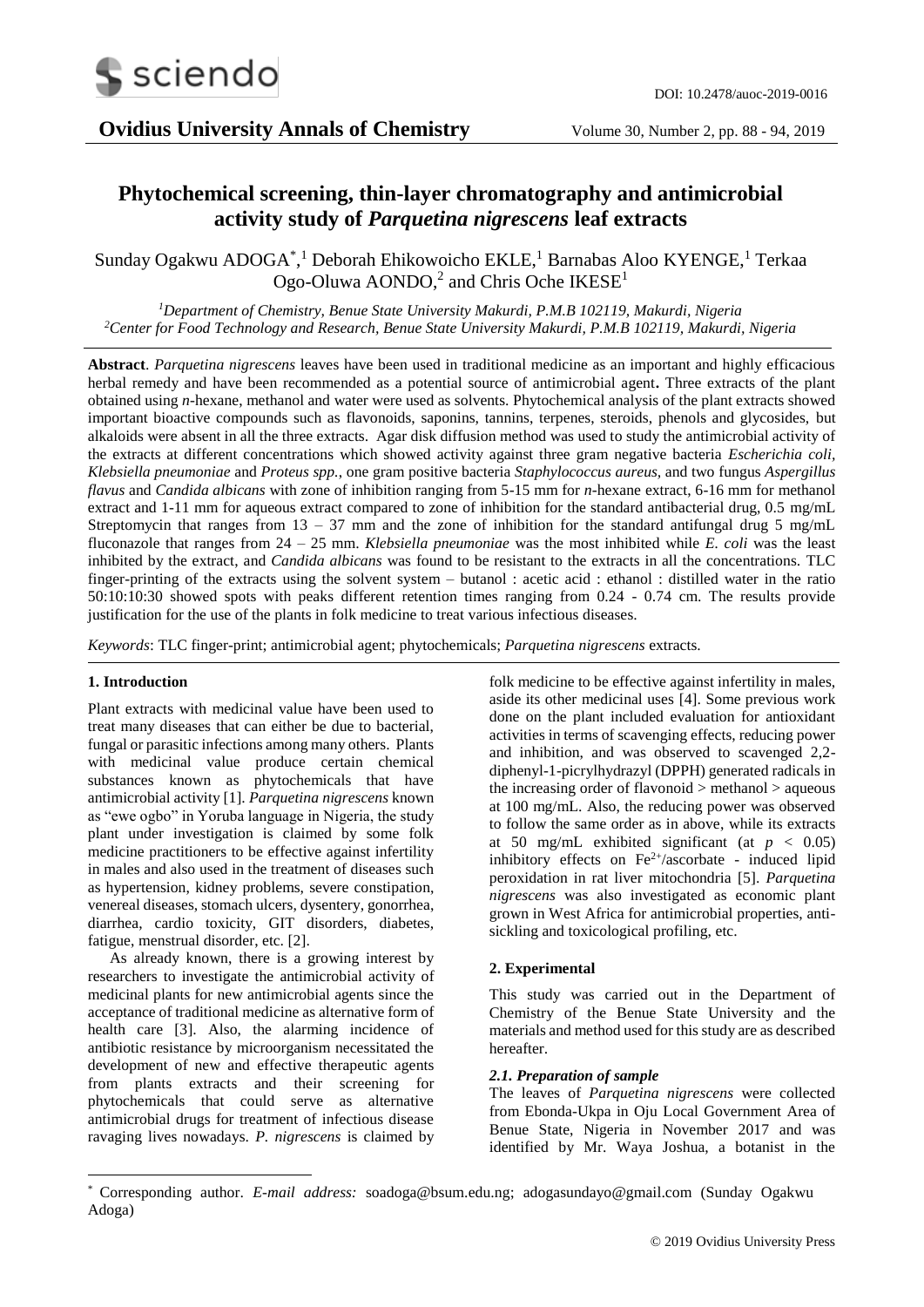Department of Biological Sciences, Benue State University, Makurdi, Nigeria. The leaves were then washed with distilled water, air-dried at low temperature for 3 weeks, and later, crushed using a mortar and pestle, sieved then stored in a cool and dry place for further use.

## *2.2. Extract preparation*

The powdered leaves (100 g) were macerated in a clean container with 400 mL of *n*-hexane (from Sigma-Aldrich) for 72 h and kept at room temperature and shook occasionally after which it was filtered. The filtrate was concentrated under pressure using the rotary evaporator at  $60^{\circ}$ C and was later air dried at room temperature to obtain the extract. The dried sample was weighed, and the yield was recorded. The residue was macerated again with methanol (from VWR International) and distilled water successively based on increasing polarities. The extracts were then used for phytochemical screening and TLC analysis [6].

% Yield of extract = 
$$
\frac{Amount \ of\ extract}{Amount \ of\ sample\ taken} \ x \ 100
$$

Weight of sample taken  $= 100$  g.

# *2.3. Phytochemical analysis*

Chemical tests for the screening and identification of bioactive chemical constituents in the medicinal plants under study were carried out in extracts as well as in powder specimens using the standard procedures [7].

# *2.4. Thin Layer Chromatography (TLC) of the extracts* Thin layer chromatography was done on the three extract of *Parquetina nigrescens* using a glass TLC plate whose surface was coated with silica gel.

A lead pencil was used to mark the TLC plates. A light pencil line was drawn across the plate about 1 cm from the lower edge of the end of the TLC plates. This is the *origin*: the line on which the TLC plate was spotted. Under the line, the name of the samples were marked lightly and a distance of about 0.5 to 1 cm was left between the spotted samples so that they do not mix or overlap together while separating. A capillary tube was used for spotting the extracts which were first dissolved in 1 ml of its respective macerating solvent. As a rule of thumb, a concentration of 1% usually works well for TLC analysis. If the sample is too concentrated, it will run as a smear or streak. After filling the capillary by dipping it in the various extracts of *Parquetina nigrescens*, it was quickly touched on the cotton wool, so the spot is not larger than 1 to 2 mm diameter (the smaller the spot the better the TLC separation). The spotted TLC plates were developed in a beaker with a watch glass on the top (used as TLC tank), ensuring that the tank was cleaned and dried. The ratios, 50:10:10:30 of butanol : acetic acid : ethanol : distilled water was measured, and the developing solvent was poured into the beaker (developing chamber) to a depth of about ½ cm and shaken. To aid in the saturation of the TLC chamber with solvent vapors, part of the inside of the beaker was lined with filter paper. The beaker was covered with a watch glass, swirled gently, and allowed to stand before use. The forceps was used to carefully place the TLC plate in the developing beaker and covered with the watch glass and leaned against the wall

of the beaker. It was ensured that the spots were not below the solvent level to avoid being washed into the solvent. The solvent rose up the TLC plate by capillary action.

After the solvent has risen to the top of the plate, within 1 cm from the top, the plate was removed with forceps and the solvent front was marked immediately with a pencil. The solvent was allowed to completely evaporate from the plate and visualized. The plate was first examined in daylight, the spots were outlined with a pencil. After it was viewed under the UV light and finally put in an iodine vapor tank. After sitting inside the tank for a few minutes, the compound spots turn brown and the spots were marked with a pencil after development in iodine vapor because the iodine color fades with time [8].

The Rf value was calculated for all the spots observed on the TLC plate and the components in the unknown was compared with the Rf data for known compounds, and it was calculated using the expression below:

```
Rf = \frac{distance\ spots\ travelled}{distance\ solvent\ front\ travelled}
```
Rf value essentially describes the distance travelled by the individual component.

# *2.5. Antimicrobial activity*

*Test organisms*. The bacterial isolates used in this study are *Staphylococcus aureus, Klebsiella pneumoniae, Proteus spp*, *Escherichia coli*, and fungal isolates used are *Aspergillus flavus* and *Candida albicans*, obtained from Biology Department, Benus State University, Nigeria. Each bacterial solution was standardized at 1.5  $x 10^8$  cfu/mL.

Samples of 20 g, 40 g, and 60 g of the powdered leaves were measured each into an air tight glass bottle, and 100 mL of *n*-hexane, methanol and distilled water respectively were macerated successively based on increasing polarities to get a concentration of 200 mg/mL, 400 mg/mL, 600 mg/mL.

*Preparation of filter paper disc.* Discs of 0.5 mm were prepared from Whattman No. 1 filter paper. This was done by punching the filter papers using a paper punch. The discs were washed and placed in glass Petri dishes and hot air oven to sterilize and remove moisture [9]. The discs used for the antimicrobial activity were impregnated with formulated stock solution of *Parquetina nigrescens* extracts (*n*-hexane, methanol and aqueous) at 200 mg/mL, 400 mg/mL and 600 mg/mL concentration and left to stand for 5 min to allow filter papers to absorb the extract. The discs were also impregnated with the controls. Aseptic techniques were ensured to maintain sterility for effectiveness and accuracy in results without contamination. The forceps used for picking the discs was first sterilized using a spirit lamp and left to cool. The forceps were sterilized after every pick [10].

*Preparation of media.* The media used were Nutrient agar and Potato dextrose agar (PDA), which were prepared according to commercially given instructions. The media was autoclaved for 15 min at 121  $\degree$ C, after which, it was left to cool down to room temperature and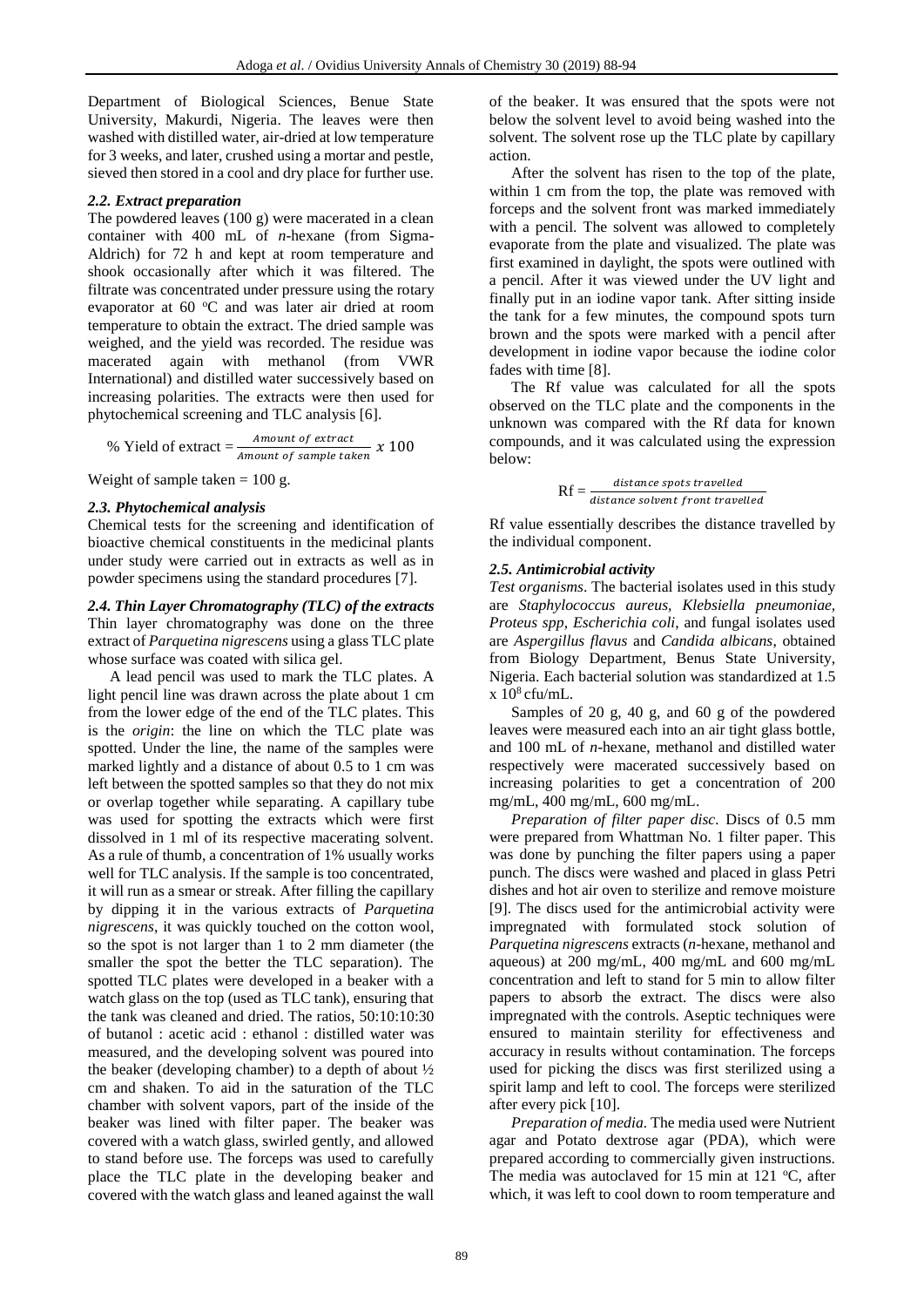poured into sterilized Petri dishes in a laminar flow to give uniform depth of 3-4 mm, covered and allowed to solidify at 45 ºC. The media was turned upside down to avoid condensation of moisture on the surface of the media.

#### *2.6. Antibacterial susceptibility test*

Antibacterial activity was determined using agar disc diffusion method [11]. In this technique, the bacteria were first grown on nutrient agar at 37 °C for 24 h before use. The isolates were later subculture into nutrient agar using sterile wire loop by streak method. The nutrient agar medium was used and prepared according to the formulation, sterilized and poured into a sterile plate to a depth of 4 mm. The antibacterial activities of leaves of *Parquetina nigrescens* were tested against the organisms such as gram (-) *Escherichia coli, Proteus spp,* and *Klebsiella pneumoniae*, and gram (+) such as *Staphylococcus aureus.* After 24 h of incubation, the discs were then immersed with the solution of the extract at different concentrations (200 mg/mL, 400 mg/mL and 600 mg/mL). The plates were allowed to stand on the laboratory for 1 h to allow proper inflow of the solution into the medium before incubating the plate in the incubator at  $37^{\circ}$ C for 24 h.

The diameter of the zone of inhibition was measured. The effect of the extracts on bacteria isolates were compared with standard drug Streptomycin at concentration of 0.5 mg/mL as treatment while *n*hexane, methanol and distilled water were used as control and the experiments repeated two times.

#### *2.7. Antifungal susceptibility test*

Antifungal activity was determined using Poisoned food technique method [12]. 2 mL of the extract concentration were dispensed in Petri dishes after which 15-20 mL of molten PDA was added. The PDA agarextract mixture was swirled gently on the work bench to ensure even dispersion of the extracts and allowed to solidify. 4 mm diameter of mycelia obtained from the edge of a five-day old culture of each test fungi was inoculated centrally into the medium. Two replicates were used for each fungal isolate. Negative controls were Petri plates with the organism with no botanical extract and treatment, fluconazole at concentration of 5 mg/mL. The Petri dishes were arranged in complete randomized design and incubated at  $27-30$  °C for 5-7 days. Inhibition for fungal growth was calculated using the formula:

Growth inhibition = 
$$
\frac{L1 - L2}{L1} \times 100,
$$

where  $L_1$  - growth of the pathogen in control and  $L_2$  growth of the pathogen with treatment

#### **3. Results and discussion**

Phytochemical screening result of the extracts in Table 1 showed the presence of terpenes, glycosides, steroids, phenols, tannins and flavonoids in *n*-hexane extract, except saponins and alkaloids.

**Table 1.** Phytochemical screening of the extracts

| Phytochemicals  | n-<br><b>Hexane</b> | MeOH  | <b>Aqueous</b> |
|-----------------|---------------------|-------|----------------|
| Phenols         |                     |       |                |
| Saponins        |                     |       | ┿              |
| Terpenes        |                     |       | $^+$           |
| Glycosides      |                     |       |                |
| Flavonoids      |                     | $\pm$ | $\! +$         |
| <b>Steroids</b> |                     |       |                |
| Tannins         |                     |       |                |
| Alkaloids       |                     |       |                |

Key:  $+=$  present;  $=$  absent.

In the methanol and aqueous extracts, the presence of saponins, flavonoids, steroids, tannins, glycosides, terpenes and phenols were found while alkaloids were absent in the extracts. Alkaloids were absent in all the three extracts. These bioactive compounds are known to act by different mechanism and exert antimicrobial action. This study agrees with phytochemical investigations done on same plant by other authors [13, 14], but differ only in the absence of alkaloids, which could be due to differences in geographical and ecological factors.

**Table 2.** TLC finger print

| Daylight<br>visualization    | $Rf$ (cm) | Spot color   |  |
|------------------------------|-----------|--------------|--|
|                              |           |              |  |
| Spot 1 $(n$ -hexane)         | 0.37      | Light green  |  |
| Spot 2 $(n$ -hexane)         | 0.72      | Army green   |  |
| Spot 3 (methanol)            | 0.37      | <b>Brown</b> |  |
| Spot 4 (methanol)            | 0.63      | Light brown  |  |
| Spot 5 (methanol)            | 0.72      | Army green   |  |
| Spot 6 (aqueous)             | 0.35      | <b>Brown</b> |  |
| Spot 7 (aqueous)             | 0.41      | <b>Brown</b> |  |
| Spot 8 (aqueous)             | 0.72      | Yellow       |  |
| Under UV 254 nm              |           |              |  |
| Spot $1$ ( <i>n</i> -hexane) | 0.35      | Green        |  |
| Spot 2 $(n$ -hexane)         | 0.24      | Green        |  |
| Spot 3 $(n$ -hexane)         | 0.63      | Green        |  |
| Spot 4 (methanol)            | 0.36      | Green        |  |
| Spot 5 (methanol)            | 0.52      | Green        |  |
| Spot 6 (aqueous)             | 0.26      | Green        |  |
| Spot 7 (aqueous)             | 0.53      | Green        |  |
| Spot 8 (aqueous)             | 0.63      | Green        |  |
| <b>Under iodine tank</b>     |           |              |  |
| Spot $1$ ( <i>n</i> -hexane) | 0.31      | Yellow       |  |
| Spot 2 $(n$ -hexane)         | 0.37      | Light brown  |  |
| Spot $3(n$ -hexane)          | 0.73      | <b>Brown</b> |  |
| Spot 4 (methanol)            | 0.37      | Dark brown   |  |
| Spot 5 (methanol)            | 0.72      | Brown        |  |
| Spot 6 (aqueous)             | 0.42      | Brown        |  |
| Spot 7 (aqueous)             | 0.72      | <b>Brown</b> |  |

The calculated Rf values for spots observed under daylight and iodine tank for *n*-hexane, methanol and aqueous extracts as shown in Table 2 correspond to the standard Rf value for flavonoids [15]. Also, the Rf values calculated for spots observed under iodine tank for aqueous extract correspond to the standard Rf value for phenols [16], while the Rf values calculated for spots observed under UV for methanol extract, *n*-hexane extract under iodine tank and for methanol extract under daylight visualization, correspond to the standard RF value for steroids [17]. Furthermore, the Rf values calculated for spots observed under UV for aqueous extract, and for methanol extract correspond to the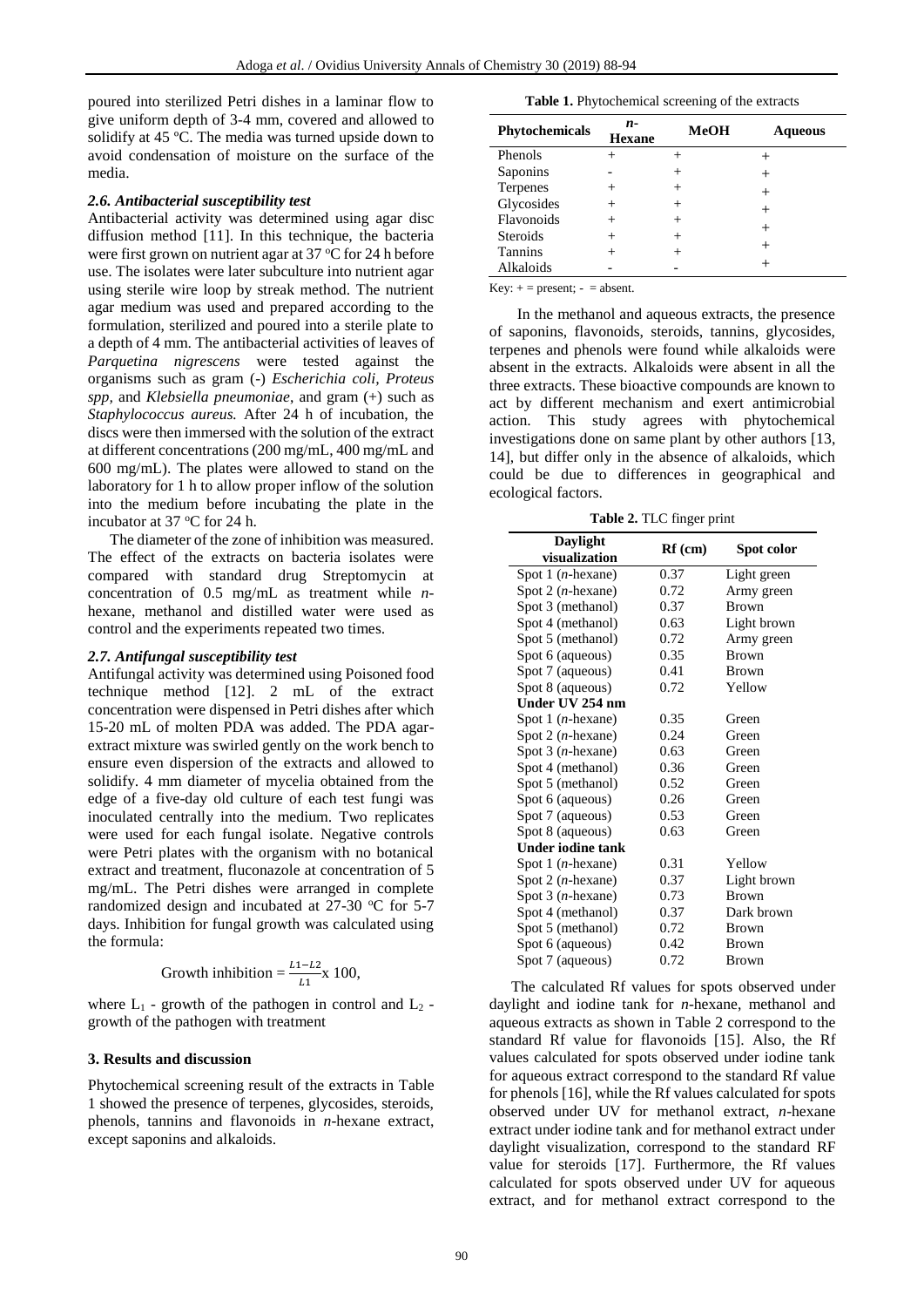standard Rf value for saponins [18]. Again, the Rf values calculated for spots observed under iodine tank for *n*hexane extract, and for spots observed under UV for methanol extract and for spots observed under daylight visualization for aqueous extract correspond to the standard Rf value for terpenes [19]. The Rf value

calculated for spot observed under UV for methanol extract corresponds to the standard Rf value for glycosides [20], while the Rf value calculated for spot observed under iodine tank for *n*-hexane extract corresponds to the standard Rf value for tannins [21].

| <b>Extract concentration</b><br>(mg/mL) | P. spp                       | <i>S. aureus</i>     | K. pneumoniae               | E. coli                     |
|-----------------------------------------|------------------------------|----------------------|-----------------------------|-----------------------------|
| 200                                     | $1.33 + 1.15$ <sup>ab</sup>  | $5.00+0.00b$         | $8.00+0.00b$                | $1.33 + 1.15^a$             |
| 400                                     | $2.60 \pm 0.57$ <sup>b</sup> | $6.33+0.57b$         | $10.00+1.00^{\circ}$        | $5.33+0.57b$                |
| 600                                     | $6.33+0.57^{\circ}$          | $10.00+0.00^{\circ}$ | $11.33 + 0.57$ °            | $5.60 + 0.57^b$             |
| Control $(+)$                           | $18.60 + 2.30d$              | $27.00+1.00^{\circ}$ | $17.33 + 1.52$ <sup>d</sup> | $34.60 + 3.51$ <sup>d</sup> |
| Control (-)                             | $0.00+0.00^a$                | $0.00+0.00^a$        | $0.00+0.00^a$               | $0.00+0.00^a$               |

<sup>\*</sup>Values are mean  $\pm$  SD of three replicates. Values with different superscripts are significantly different at  $p \le 0.05$  (Duncan multiple range test).

**Table 4.** Mean zone of inhibition of *n*-hexane extract of *P. nigrescens* on growth inhibition of test bacteria (mm)

| <b>Extract concentration</b><br>(mg/mL) | P. spp                      | S. aureus                   | K. pneumoniae               | E. coli                   |
|-----------------------------------------|-----------------------------|-----------------------------|-----------------------------|---------------------------|
| <b>200</b>                              | $7.33 + 1.15^a$             | $6.33+0.57^{\rm a}$         | $10.60 + 0.57$ <sup>a</sup> | $5.60 + 1.15^a$           |
| 400                                     | $8.66 + 0.57$ <sup>ab</sup> | $8.66 + 0.57$ <sup>ab</sup> | $12.33+0.57b$               | $6.60+0.57$ <sup>ab</sup> |
| 600                                     | $10.33 + 0.57^{\rm b}$      | $10.00 \pm 1.00^b$          | $15.67+0.57^{\circ}$        | $7.60 + 2.39^b$           |
| $Control (+)$                           | $18.60 + 2.30^{\circ}$      | $26.67 + 1.57$ °            | $17.33 + 1.52$ <sup>d</sup> | $34.60 + 3.51$ °          |
| $Control(-)$                            | $10.00+0.57b$               | $10.00 \pm 0.00^{\rm b}$    | $10.00+0.00^a$              | $10.60 + 0.57^{\rm b}$    |

**Table 5.** Mean of zone of inhibition of methanol extract of *P. nigrescens* on growth inhibition of test bacteria (mm)

| <b>Extract concentration</b><br>(mg/mL) | P. spp                                                  | S. aureus                   | K. pneumoniae                                  | E. coli |
|-----------------------------------------|---------------------------------------------------------|-----------------------------|------------------------------------------------|---------|
| <b>200</b>                              | $10.33 + 1.52^b$<br>$7.60+0.57b$                        | $10.00+1.00b$               | $6.67+1.15b$                                   |         |
| 400                                     | $12.33 + 1.52^b$<br>$9.33 + 1.15$ <sup>c</sup>          |                             | $8.00+1.00b$<br>$11.60 + 1.15^b$               |         |
| 600                                     | $15.33 + 2.30^{\circ}$<br>$15.00 \pm 0.00$ <sup>c</sup> |                             | $11.33 + 1.15^d$<br>$16.60 + 3.21$ °           |         |
| $Control (+)$                           | $27.00 + 1.73$ <sup>d</sup><br>$33.33+1.57d$            | $23.67 + 1.52$ <sup>d</sup> | $37.00+1.00^{\circ}$                           |         |
| Control (-)                             | $13.66 + 1.52^b$<br>$11.33 + 1.45$ <sup>d</sup>         |                             | $15.00 + 1.00b$<br>$13.67 + 1.76$ <sup>d</sup> |         |

**Table 6.** Inhibition of methanol extract of *P. nigrescens* on growth inhibition of fungi *Aspergilllius flavus* (mm)

| <b>Extract concentration</b> | Inhibition 48 h          | Inhibition 72 h (cm)     | <b>Percentage inhibition</b>  | <b>Percentage inhibition</b>  |
|------------------------------|--------------------------|--------------------------|-------------------------------|-------------------------------|
| (mg/mL)                      | (cm)                     |                          | 48 h $(%$ )                   | 72 h (%)                      |
| <b>200</b>                   | $3.65 + 0.00d$           | $4.62 + 0.03d$           | $2.67 \pm 0.00^{\rm b}$       | $4.42+1.02b$                  |
| 400                          | $3.37+0.03^{\circ}$      | $4.10+0.00^{\circ}$      | $9.98 + 0.96$ <sup>c</sup>    | $15.28 + 0.27$ °              |
| 600                          | $2.97+0.03b$             | $3.85 + 0.03^b$          | $20.65 \pm 0.91$ <sup>d</sup> | $20.94 + 0.96$ <sup>d</sup>   |
| Control $(+)$                | $24.80 \pm 1.00^{\circ}$ | $25.80 \pm 1.00^{\rm a}$ | $68.00 + 4.00a$               | $70.00 \pm 0.00^{\mathrm{a}}$ |
| Control (-)                  | $3.75+0.00^e$            | $4.84+0.01^e$            | $0.00+0.00^a$                 | $0.00+0.00^a$                 |

**Table 7.** Inhibition of aqueous extract of *P. nigrescens* on growth inhibition of fungi *Aspergillus flavus* (mm).

| <b>Extract concentration</b><br>(mg/mL) | Inhibition 48 h               | Inhibition 72 h               | <b>Percentage inhibition</b><br>48 h $(\%)$ | <b>Percentage inhibition</b><br>72 h (%) |
|-----------------------------------------|-------------------------------|-------------------------------|---------------------------------------------|------------------------------------------|
| <b>200</b>                              | $3.55 \pm 0.03$ <sup>c</sup>  | $4.25 + 0.03d$                | $14.80 + 0.98b$                             | $10.00 \pm 0.74^{\rm b}$                 |
| 400                                     | $3.55+0.07^{\circ}$           | $4.15+0.00^{\circ}$           | $15.38 \pm 1.81^b$                          | $12.63+0.00^{\circ}$                     |
| 600                                     | $3.45+0.00b$                  | $4.05+0.00b$                  | $18.34 \pm 0.65$ <sup>c</sup>               | $14.74 \pm 0.00$ <sup>d</sup>            |
| Control $(+)$                           | $25.40 \pm 0.00^{\mathrm{a}}$ | $25.60 \pm 1.00^{\mathrm{a}}$ | $65.80 \pm 3.90^{\mathrm{a}}$               | $69.70 + 4.00a$                          |
| $Control(-)$                            | $4.22+0.03d$                  | $4.75+0.00^e$                 | $0.00 \pm 0.00^a$                           | $0.00+0.00^a$                            |

**Table 8.** Mean zone of inhibition of *n*-hexane extract of *P. nigrescens* on growth inhibition of fungi *Aspergillus flavus* (mm)

| <b>Extract concentration</b> | Inhibition 48 h               | Inhibition 72 h              | <b>Percentage inhibition</b> | <b>Percentage inhibition</b> |
|------------------------------|-------------------------------|------------------------------|------------------------------|------------------------------|
| (mg/mL)                      | (cm)                          | (cm)                         | 48 h $(%$                    | 72 h (%)                     |
| <b>200</b>                   | $3.20+0.10^{\circ}$           | $3.85 \pm 0.07$ <sup>d</sup> | $27.43 + 5.61^b$             | $13.45 + 1.50^b$             |
| 400                          | $2.90 \pm 0.00^b$             | $3.62+0.11^{\circ}$          | $30.48 + 2.94^b$             | $18.50 + 2.36^{\circ}$       |
| 600                          | $2.65+0.07b$                  | $3.30+0.00b$                 | $36.42 + 4.40^b$             | $25.80 + 0.00d$              |
| Control $(+)$                | $25.40 \pm 1.00^{\mathrm{a}}$ | $25.60 \pm 1.00^{\circ}$     | $68.00 \pm 3.80^{\circ}$     | $69.00 + 4.00a$              |
| Control (-)                  | $4.20 \pm 0.20$ <sup>d</sup>  | $4.45 \pm 0.00^e$            | $0.00 \pm 0.00^a$            | $0.00 \pm 0.00^a$            |

*The effect of growth inhibition of Parquetina nigrescenson test bacteria pathogens.* Differences in inhibitory activities observed in the various concentrations of *n*-hexane, methanol and aqueous extracts of the studied plant can be linked to the

extraction ability of the solvents employed [22]. Hence, the methanol was able to extract and dissolved the antimicrobial metabolites present in the leaves of *P. nigrescens*. The fully dissolved antimicrobial agents were reproducible in all the concentrations considered,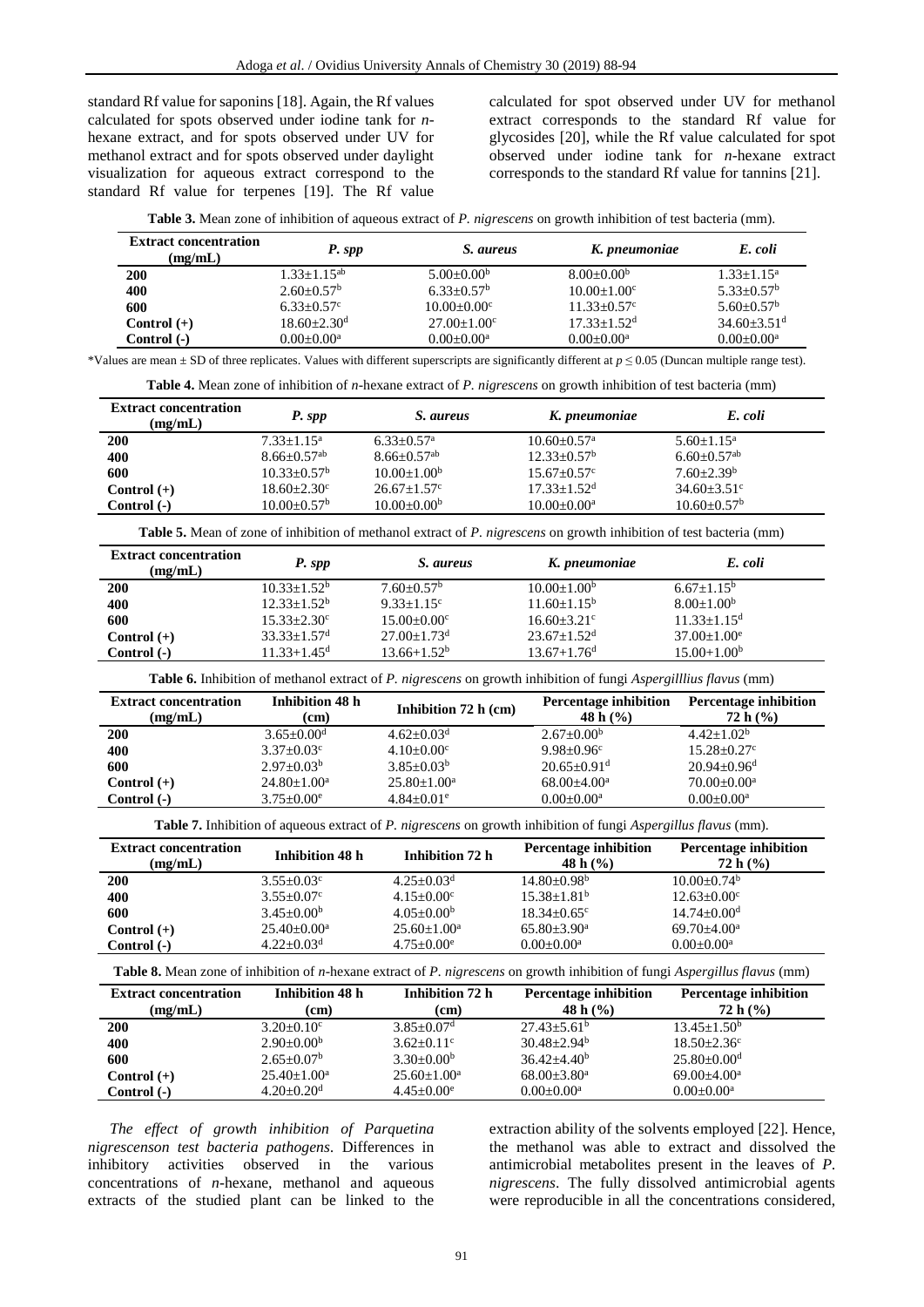as evident by the zones of inhibition more than in the aqueous and *n*-hexane extracts. There was a noticeable increase on the length of zone of inhibition of the test bacteria pathogens as concentration of the extract of *Parquetina nigrescens* increased in Table 3, 4, 5, therefore the inhibitory effect of *Parquetina nisgrescens* on test bacteria pathogens was concentration dependent. In all the extracts at 600 mg/mL (*n*-hexane, methanol and aqueous), *Klebsiella pneumonia* was most inhibited producing the largest mean zone of inhibition compared to other test bacteria pathogens, while *E. coli* was the least inhibited. The average zones of inhibition formed by all the plant extracts were significantly different at *p*  $> 0.05$ . Distilled water was used as negative control for both the methanol and aqueous extract because water was used to reconstitute the extract and showed no zone of inhibition. In Table 4, *n*-hexane was used as negative control for *n*-hexane extract and showed mean zone of inhibition of  $10.33 \pm 0.58^{\circ}, 10.00 \pm 0.00^{\circ}, 10.00 \pm 0.00^{\circ},$  and  $10.67 \pm 0.58^b$ , when tested against test bacteria pathogens *Proteus spp., Staphylococcus aureus, Klebsiella pneunomiae* and *Escherichia coli*, respectively. Methanol and distilled water were both used as control for methanol extract when tested against bacteria pathogens; *Proteus spp, Staphylococcus aureus*, *Klebsiella pneunomiae* and *Escherichia coli*, respectively. Treatment with commercially available anti bacteria agent, Streptomycin showed the highest zone of inhibition when compared to the extract tested against the test bacteria pathogens. It was observed in all the three extracts that *Escherichia coli*, was the most inhibited by the treatment (drug) and *Klebsiella pneunomiae* was the least inhibited. So, the strong activity of both the aqueous, methanol and *n*-hexane extracts indicates that the plant can be effective against skin and sexually transmitted infections.

*The effect of growth inhibition of Parquetina nigrscens on fungi Aspergillus flavus and Candida albicans.* There was a noticeable reduction on the length of growth of the fungi as the concentrations of the extracts of *Parquetina nigrscens* increased. The length and breadth of growth of the fungi were measured within the incubation period of 3-5 days. Inhibitory effect of *Parquetina nigrscens* on the fungi was determined at different concentrations: 200 mg/mL, 400 mg/mL, and 600 mg/mL. PDA with no botanical extract was used as negative control. The results of the growth of *Aspergillus flavus* when treated with different concentrations of the extract showed a remarkable decrease was observed in Table 6, 7 and 8. This proves the antifungal effect of *Parquetina nigrescens*. In Table 6, at 72 hours, the growth length of fungi when treated with 200 mg/mL, 400 mg/mL, 600 mg/mL of methanol, aqueous and *n*-hexane extracts were 4.4%, 15.3% and 21.0%; 10%, 12.6%, 14.7% and 13.5%, 18.5% and 25.8% percentage growth inhibition respectively, and with the control, fluconazole in place of the extracts showed percentage growth inhibition range of 68 - 70%. The extracts of the leaves of *P. nigrescens* did not show any inhibition on *Candida albicans* while the control showed inhibition within the range of 68 - 70%.

The results agree essentially with several investigations and reports that *Parquetina nigrescens* contains antimicrobial substances [23 - 26] but failed to agree with [27] that stated that *Parquetina nigrescens* could not inhibit *E. coli*. This could be due to the low concentration used in the study compared with high concentration in the current work, since *E. coli* has a slimy protective layer, it needs high concentration of the extract to be able to inhibit the bacteria. It may also be due to contamination of the extracts during preparation which could lead to resistance of *E. coli* to the extracts. Also, the differences in ecological, environmental and geographical factors may be unfavorable for the *E. coli* to thrive as well. These findings also did not agree with [28] that found out that the leaf extract could inhibit *Candida albicans*, and this could be due to differences in ecological, environmental and geographical factors unfavorable for the fungi *candida albicans* to thrive well. It also agrees with [29] that stated that methanol extracts of the plant could extract more bioactive compounds responsible for antimicrobial activity than aqueous extract. The methanol extracts of the plant in this study produced larger zones of inhibition than aqueous extract as well.

The random selection of the extracts doses were based on the fact finding to know if a lesser dose will work the same like a higher dose in the *n*-hexane, methanol and aqueous extracts. A particular dose of plant extracts is not considered for therapeutic applications to avoid side effect after a brilliant pharmacological activity of any plant extract, dose selection is necessary for safety application [28].

# **4. Conclusions**

The high antimicrobial effect of the extracts may be due to the synergistic activity between the secondary metabolic compounds such as steroids, phenols, tannins, glycosides, terpenes, flavonoids found in the leaves of *Parquetina nigrescens* which could be useful chemotherapeutic agents against infections arising from the activities of these microorganisms. TLC profiling further confirmed the possible presence of steroids, glycosides, terpenes, saponins, flavonoids, tannins and phenols found in the extracts by comparing the RF of corresponding spot with that of standards. These findings also suggest that *Parquetina nigrescens* could be a potential source of natural antioxidant due to the presence of steroids, flavonoids and phenols having great importance as therapeutic agent and preventing oxidative stress related degenerative diseases which could lead to dysfunctionality of sexual organ as well as supporting the acclaimed aphrodisiac use of the plant in folk medicine.

# **Conflict of interest statement**

The authors wish to declare that there is no conflict of interest.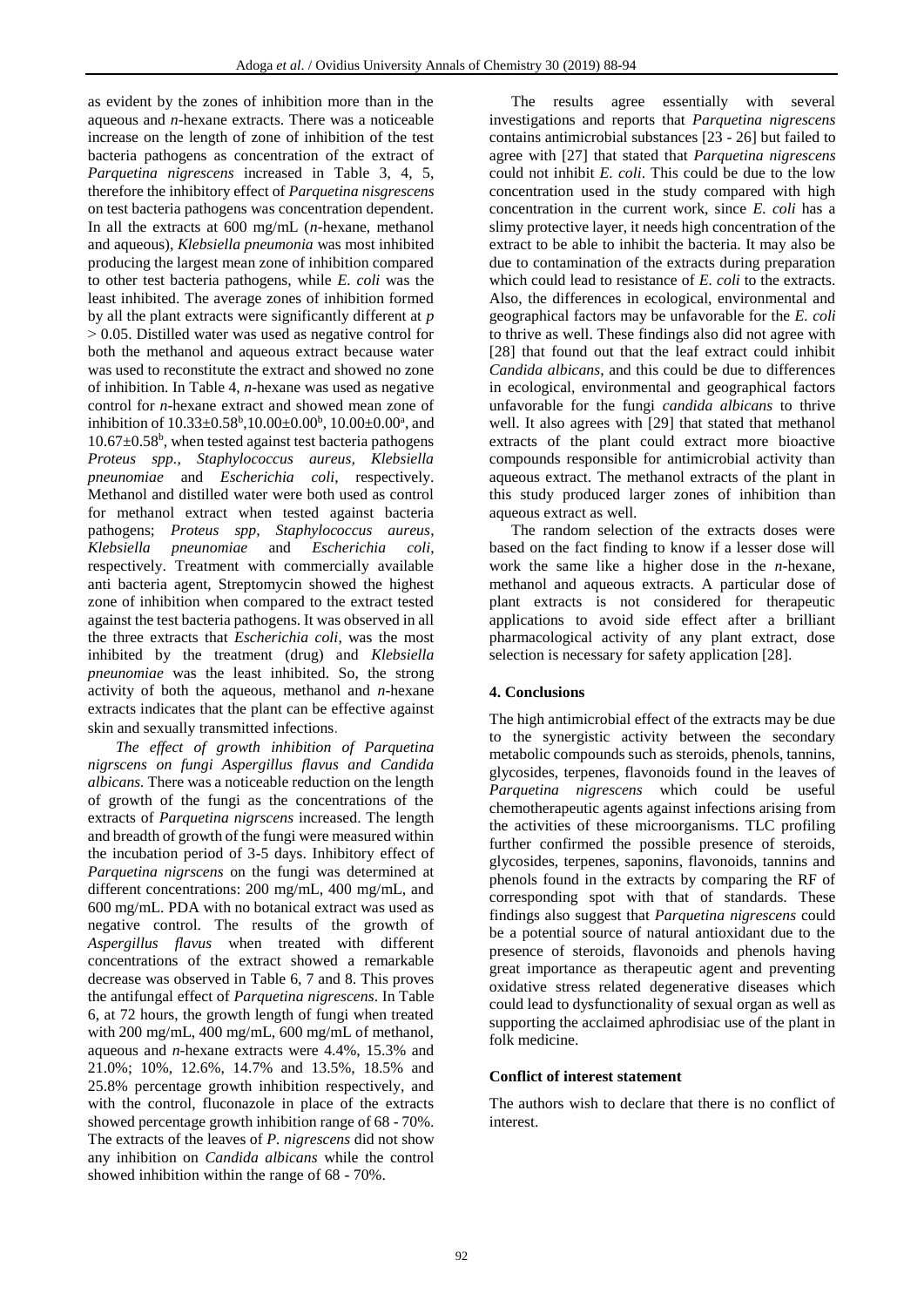#### **Acknowledgment**

Technical assistance was provided by technologists of the Chemistry and Biology Departments of the Benue State University, Nigeria.

### **References**

- [1]. D.S.H. Gracelin, A.J.D. Britto, P.B.Y.R. Kumar, Qualitative and quantitative analysis of phytochemicals in five *Pteris* species, International Journal of Pharmacy and Pharmaceutical Sciences 5 (2012) 105-107.
- [2]. N.A. Imaga, G.O. Gbenle, V.I. Okochi, S. Adenekan, T. Duro-Emmanuel, B. Oyeniyi, A.A. Kayode, O.T. Kayode, A.A. Odetola, Antiulcerogenic activity of two extracts of *Parquetina nigrescens* and their effects on mucosal antioxidants defense system on ethanol-induced ulcer in rats, Research Journal of Medicinal Plant 3 (2009) 102–108.
- [3]. V. Sathya, R. Bharathidasan, S.S. Tamil, S.N. Rebeccal, R. Ilakkiya, M. Prabakaran, Quantitative, qualitative phytochemical analysis and *in vitro* antibacterial activity of *Bauhinia tomentosa* L., Journal of Natural Products and Plant Resources 3 (2013) 31-36
- [4]. J.O. Kokwaro, Medicinal plants of East Africa, 3rd Edition, University of Nairobi Press, 1-463.
- [5]. A.O. Ayoola, O. Akinloye, O.O. Oguntibeju, J.M. Oke, A.A. Odetola, Antioxidant activities of *Parquetina nigrescens*, African Journal of Biotechnology 10 (2011) 4920-4925.
- [6]. A. Mann, Y. Yahaya, A. Banso, F. John, Phytochemical and antimicrobial activity of *Terminalia avicennoides* extracts against some bacteria pathogens associated with patients suffering from complicated respiratory tract diseases, Journal of Medicinal Plants Research 2 (2008) 94-97.
- [7]. W.T.C Congesta, Preliminary screening of some folklore medicinal plants from a Preliminary screening of some folklore medicinal plants from Western India for potential antimicrobial activity eastern India for potential antimicrobial activity, Indian Journal of Pharmacology 37 (2005) 408- 409.
- [8]. M. Sonam, R.P. Singh, S. Pooja, Phytochemical screening and TLC profiling of various extracts of *Reinwardtia indica,* International Journal of Pharmacognosy and Phytochemical Research 9 (2017) 523-527.
- [9]. S. Arunkumar, M. Muthuselvam, Analysis of phytochemical constituents and antimicrobial activities of *Aloe vera* against clinical pathogens, World Journal of Agricultural Sciences 5 (2009) 572-576.
- [10]. J. Mbanga, N. Mangoma, B. Saidi, An evaluation of the antimicrobial activities of *Aloe barbadensis*, *A. chabaudii* and *A. arborescens* leaf extracts used in folklore veterinary medicine in Zimbabwe, Journal of Animal and Veterinary Advances 9 (2010) 2918-2923.
- [11]. O.O. Olajuyigbe, A.J. Afolayan, Antimicrobial potency of the ethanolic crude bark extract of *Ziziphus mucronata* Willd*.* subsp*. mucronate*  Willd, African Journal of Pharmacy and Pharmacology 6 (2012) 724-730*.*
- [12]. T. O. Aondo, L. Kator, Evaluation of bitter leaf (*Vernonia amygdalina*) extract in the inhibition of fungi causing post-harvest rot of tomato fruits in Makurdi, Benue State, Nigeria, Scholars Research Library 8 (2016) 69-73.
- [13]. O.D. Alex, A.L. Ogunneye, C.E. Igara, G.L. Otuchristian, Phytochemical screening and haematological studies of *Parquetina nigrescens* ethanol and chloroform leaves extracts in normal albino rats, African Journal of Pharmacy and Pharmacology 10 (2016) 164-169.
- [14]. N. Edoge, J.O. Uwaya, L.O. Okunrobo, P.O. Igbinaduwa, Phytochemistry and antioxidant evaluation of methanol seed extract and vacuum liquid chromatography fractions of *Parquetina nigrescens* (Afzel) Bullock (Periplocaceae), Nigeria Journal of Pharmaceutical and Applied Science Research 6 (2017) 60-68*.*
- [15]. B. Kaya, Y. Menemen, F.Z. Saltan, Flavonoid compounds identified in *Alchemilla Spp* collected in North-Eastern Black Sea region of Turkey, Africa Journal of Traditional Complementary and Alternative Medicine 9 (2012) 418-425.
- [16]. V. Asha, S. Namrata, K. Arvind, Phytochemical investigation and thin layer chromatography of *Asparagus racemosus* (Family Asparagaceae) methanolic leaves extract, International Journal of Advanced Research in Pharmaceuticals and Bio-Sciences 3 (2013) 15-18.
- [17]. S.A. Bhawani, O. Sulaiman, R. Hashim, M.N.M. Ibrahim, Thin-layer chromatographic analysis of steroids: A review, Tropical Journal of Pharmaceutical Research 9 (2010) 301-313.
- [18]. I.K. Asante, E. Owusu, M.K. Essilfie, M. O. Amuzuah, Phytochemical investigation and thin layer chromatography of methanolic extracts of some selected grain legumes, Journal of Pharmacognosy and Phytochemistry 5 (2016) 240-244.
- [19]. R.B. Sanjay, D.R. Bhagyashri, Extraction of some secondary metabolites & thin layer chromatography from different parts of *Centella asiatica*, American Journal of Life Sciences 1 (2013) 243-247.
- [20]. J. Wang, H. Jiang, F. Tang, Rapid Screening for flavone glycosides in the leaves of different species of bamboo and simultaneous quantitation of four marker compounds by HPLC-UV/DAD, International Journal of Analytical Chemistry 205 (2012) 1-8.
- [21]. Y.M. Devi, E.G. Wesely, M. Johnson, Chromatographic studies on the tannins of *Aerva lanata* (L.) Juss. Ex Schultes, Journal of Pharmacy 2 (2012) 41-51.
- [22]. J.D. Tamokou, J.R. Kuiata, G.S.S. Njateng, S.D.J. Mpetga, A.J. Njouendou, P. Tane, Z.P.H. Amvam, Antimicrobial activity of dichloromethanemethanol (1:1 v/v) extract from the stem bark of